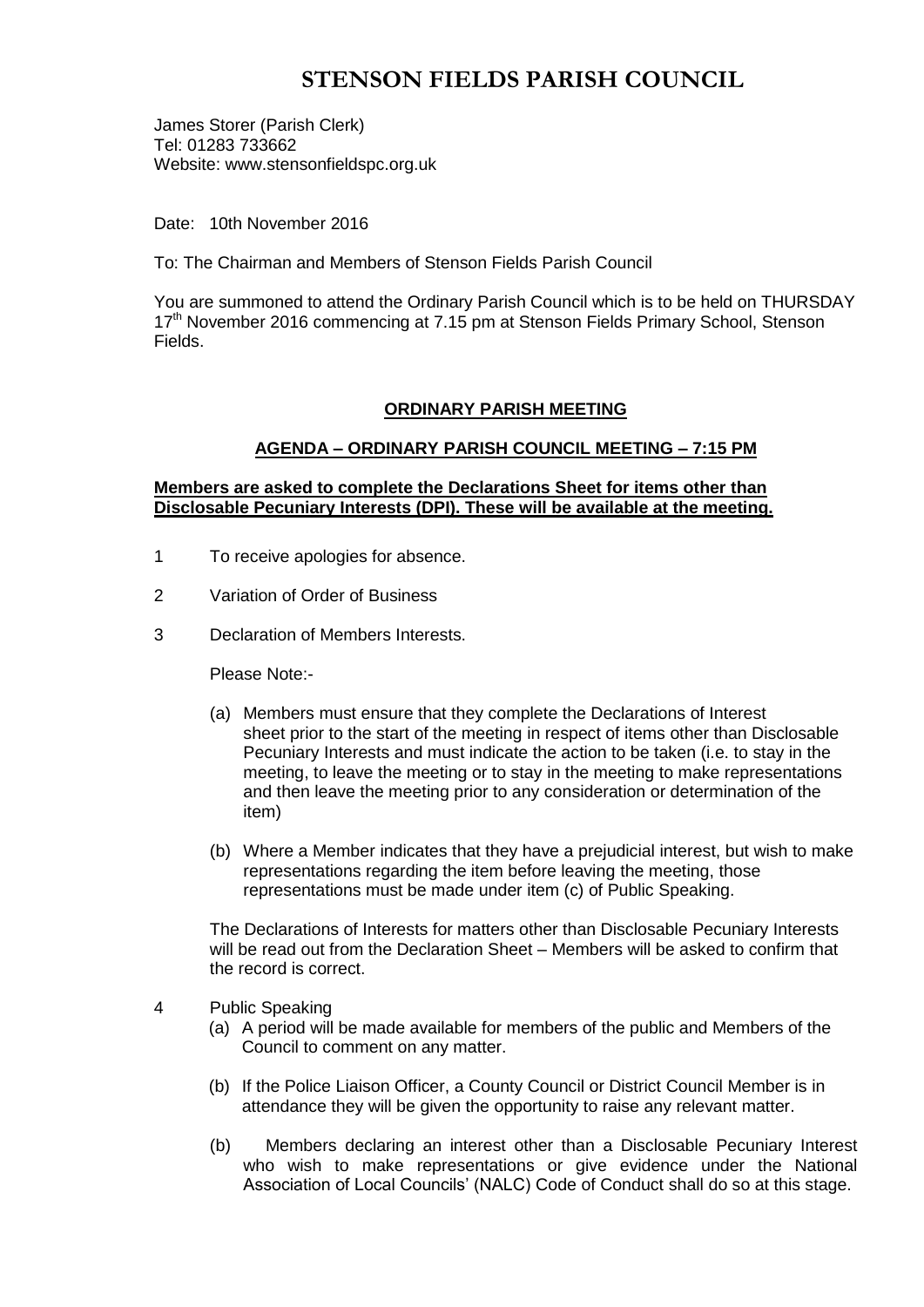- 5 To approve the Minutes of the Ordinary Parish Meeting held on 20<sup>th</sup> October 2016 (copy already circulated)
- 6 To determine which items if any from Part 1 of the Agenda should be taken with the public excluded. If the Council decides to exclude the public it will be necessary to pass a resolution in the following terms: -

**"In view of the confidential nature of item …. to consider a resolution to exclude the press and public from the meeting in accordance with the Public Bodies (Admission to Meetings) Act 1960, s1, in order to discuss the item."** 

- 7 Chairman's Announcements and Reports. For the Chairman of the Parish Council to present any reports and attendances at formal functions
- 8 Report of the Clerk on: (a) Items from the last meeting
- 9 Correspondence
	- (a) Community Governance Review (already circulated)
	- (b) DALC Circulars (already Circulated)
	- (c) South Derbyshire Local Plan Part 2.
- 10 Finance
	- (a) Accounts for Payment
	- (b) Risk Assessments.
- 11 To consider Planning Applications
- 12 Police Issues/Speed Limits/Road Safety
- 13 Saxon Gate at Newton Village Development, Stenson Road
- 14 Lengthsman Scheme

#### 15 Environment

(a) To consider areas which will benefit from planting of bulbs (Min 578/15) (b) To consider (632/16 E) the replacement of a bench with a memorial bench.

- 16 To receive any update on the proposed Parish Boundary Changes
- 17 Consultations

None

- 18 To receive feedback and reports from Council representatives on outside bodies
- 19 Items for information only
	- (a) Reports from Meetings attended
	- (b) Notification of Forthcoming Meetings.

### **CONFIDENTIAL INFORMATION**

23 To move the following resolution - "That in view of the confidential nature of the business about to be transacted (in respect of the personal situation of an employee which could result in legal proceedings) it is advisable in the public interest, that the press and public be temporarily excluded and they are instructed to withdraw."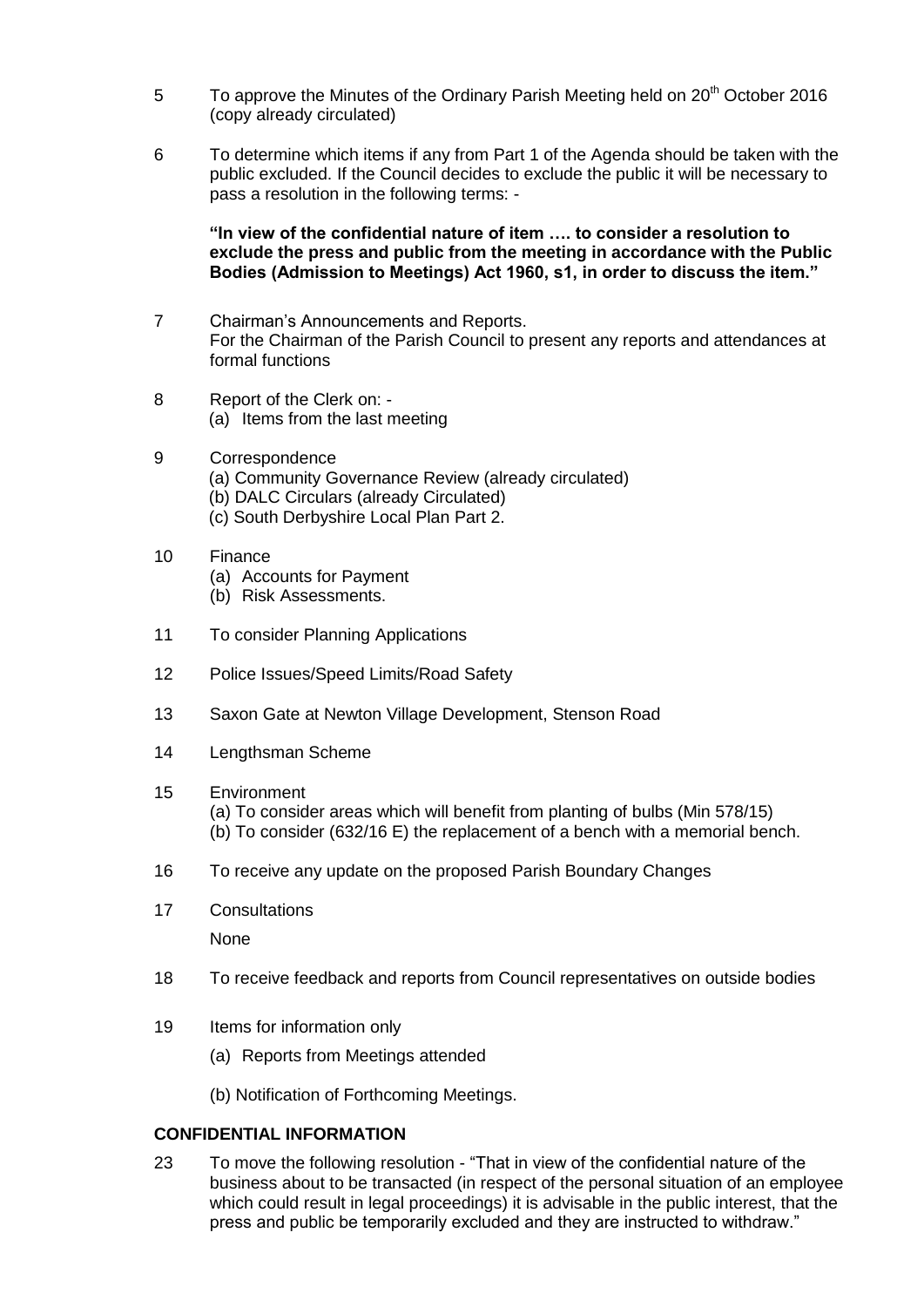24 Date of next Parish Council meeting  $-17<sup>th</sup>$  November 2016.

**CONFIDENTIAL SECTION**  Clerk's position